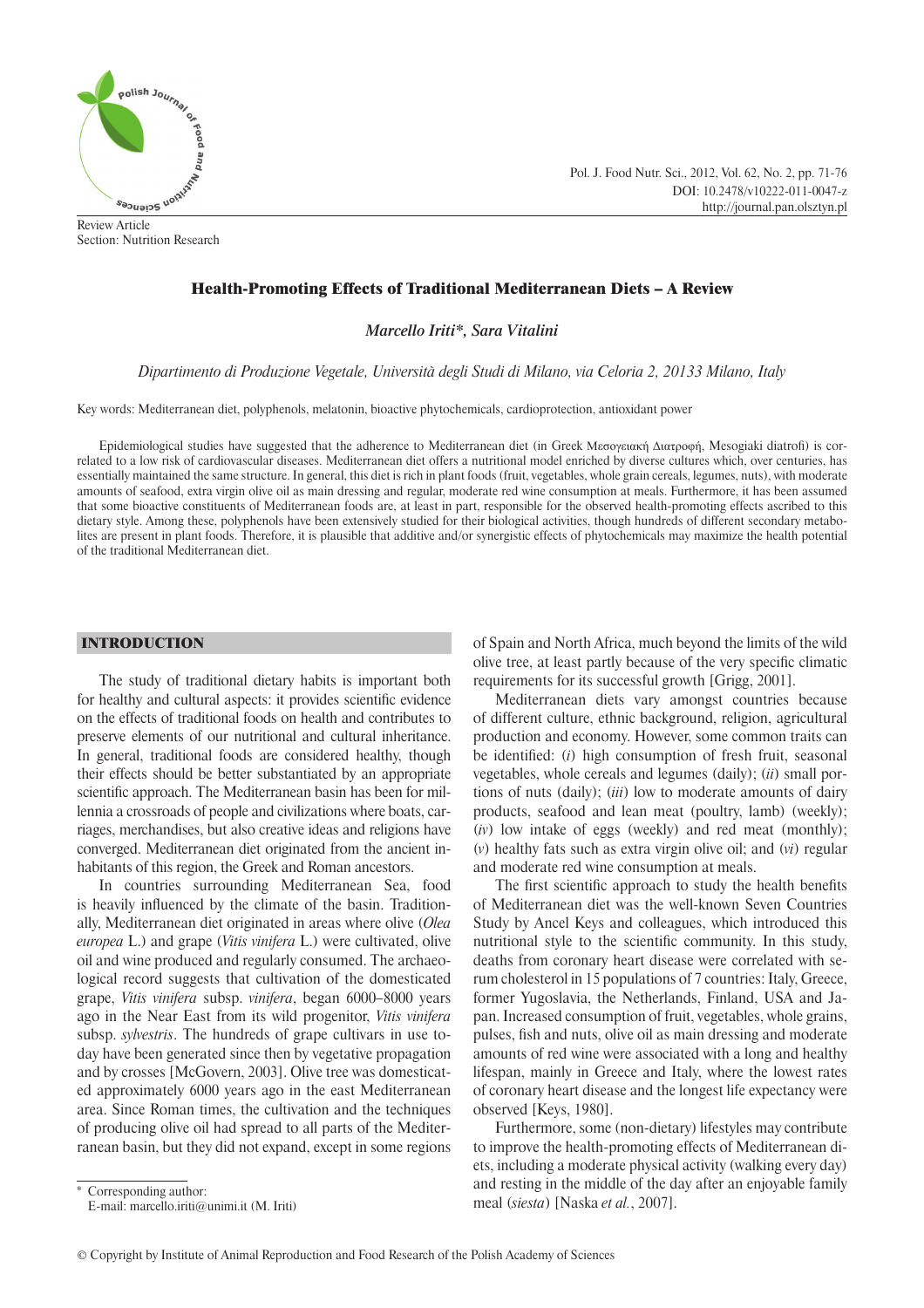# THE SCIENTIFIC EVIDENCE ON NUTRITION AND CARDIOVASCULAR DISEASES

Cardiovascular diseases are the first cause of death globally: more people die annually from these disorders than from any other cause. The most important behavioural risk factors of heart disease and stroke are unhealthy diet, physical inactivity and cigarette smoking. Therefore, these factors are responsible for about 80% of coronary heart disease and cerebrovascular accidents. Individuals can reduce their risk of cardiovascular disorders by engaging in regular physical activity, avoiding tobacco use and second-hand tobacco smoke, choosing a diet rich in fruit and vegetable and limiting foods that are rich in saturated fat, refined sugar and salt, and maintaining a healthy body weight (body mass index, BMI) [http://www. who.int/mediacentre/factsheets/fs317/en/index.html].

Both epidemiological (population) studies and (dietary) intervention trials have correlated Mediterranean-type diets with a low incidence of cardiovascular diseases. The association between fruit and vegetables consumption and risk of major chronic diseases was examined in two large cohorts of men (37,725 participants in the Health Professionals' Follow-up Study) and women (71,790 enrolled in the Nurses' Health Study) followed up for more than a decade. Both men and women who consumed five or more servings of fruit and vegetables per day reduced their risk of heart attack and stroke by 12% compared to individuals who did not consume these foods [Hung *et al.*, 2004].

In the INTERHEART Study, involving more than 30,000 subjects from 52 countries representing all continents, eight risk factors, all modifiable through diet and lifestyle, were identified: they accounted for 90% of all heart diseases in men and 94% in women, regardless of race or country where they live. The eight factors affecting risk are: eating fruit and vegetables daily; regular physical activity; abnormal blood lipids (high level of low density lipoprotein, LDL); smoking; high blood pressure; diabetes; abdominal obesity; psychosocial factors ('stress') [Yusuf *et al.*, 2004].

Data collected on 22,071 men, followed up for 13 years in the Physician's Health Study, have indicated that eating carotenoid-rich fruit and vegetables significantly reduces the risk of ischemic stroke [Hak *et al.*, 2004].

In the Coronary Risk Factors for Atherosclerosis in Women (CORA) Study, who consumed high amounts of meat, margarine, poultry and sauces and low intakes of vegetarian dishes, wine and whole-grain cereals experienced a higher risk for coronary artery disease compared to women following the opposite dietary pattern [Hoffmann *et al.*, 2004].

In addition to fruit and vegetables, eating fish (rich in omega-3) may significantly lower the risk of stroke. The revision of 8 independent studies, involving more than 200,000 subjects ranging in age from 34 to 103 years, showed that consumption of fish  $1-3$  times per month lowered the risk for any type of stroke by 9%, once a week by 13%, 2–4 times a week by 18%, 5 or more times a week by 31%. When types of stroke were compared, risk for ischemic stroke was more affected than that of the hemorrhagic one [He *et al.*, 2004].

In the Mediterranean Diet, Cardiovascular Risks and Gene Polymorphisms (Medi-RIVAGE) Study, the effects of a Mediterranean-type diet (Med group) and a low-fat diet (low-fat group) were evaluated in 212 volunteers (men and women) with moderate risk factors for cardiovascular disease. Med group participants based their meals on whole grains, fruit, vegetables, nuts, olive oil and they were instructed to eat fish 4 times a week, but red meat only once a week. According to the plasma cholesterol levels, it was predicted a 9% reduction in cardiovascular disease risk with the low-fat diet and a 15% reduction with the Mediterranean diet [Vincent-Baudry *et al.*, 2005].

The traditional Mediterranean diet is rich of hearth-protective fats including oleic acid, a monounsaturated fatty acid found in olive oil, and α-linoleic acid, an omega-3 fatty acid abundant in plant foods (vegetables, nuts). In addition, it is low in saturated fats of animal origin, which increase the levels of LDL or 'bad' cholesterol, and pro-inflammatory omega-6 (found in non olive vegetable oils) [de Lorgeril & Salen, 2006].

Besides the role of Mediterranean diet in the prevention of cardiovascular disease, it may be also effective in reducing the risk of myocardial infarction in heart patients. In the Greek Study of Acute Coronary Syndrome (GREECS), a high adherence to Mediterranean diet was associated to lower levels of heart disease biomarkers and reduced risk of another heart attack [Panagiotakos *et al.*, 2006].

In the PREDIMED Study, a long-term multicenter trial, subjects at high cardiovascular risk were assigned to a low-fat diet and two different traditional Mediterranean diets, with olive oil or nuts. Consumption of the olive oil Mediterranean diet reduced levels of oxidized LDL more than the nut-rich Mediterranean diet. Conversely, the latter was more effective in increasing HDL (high density lipoproteins), or 'good' cholesterol, and in decreasing triglyceride levels. No changes were observed in the low-fat diet group, and both Mediterranean diets decreased systolic and diastolic blood pressure [Fitó *et al.*, 2007].

The relative importance of the individual components of the Mediterranean diet in generating the inverse association between increased adherence to this diet and overall mortality was investigated in the participants of the Greek segment of the European Prospective Investigation into Cancer and Nutrition (EPIC), including 23,349 men and women. The high consumption of the main components of Mediterranean diet, vegetables, fruit, nuts, olive oil and legumes, and moderate red wine intake scored as a predictor of lower mortality [Trichopoulou *et al.*, 2009].

Mediterranean lifestyles have been also investigated in healthy individuals. Midday napping (*siesta*) was inversely associated with coronary mortality, particularly among working men, after controlling for potential confounders including comorbidity, diet and physical (in)activity [Naska *et al.*, 2007].

Other lifestyles characteristic of Mediterranean populations may improve the general health status. In the Ikaria Study, 89 males and 98 females over the age of 80 years were studied. In Ikaria Island, Greece, the percentage of people over the age of 90 years was much higher than the European population average. The majority of the oldest participants reported daily physical activity, healthy eating habits, avoidance of smoking, midday naps, frequent socializing and low rate of depression, thus showing that the interaction of environmental, behavioural together with clinical traits may influence longevity [Panagiotakos *et al.*, 2011].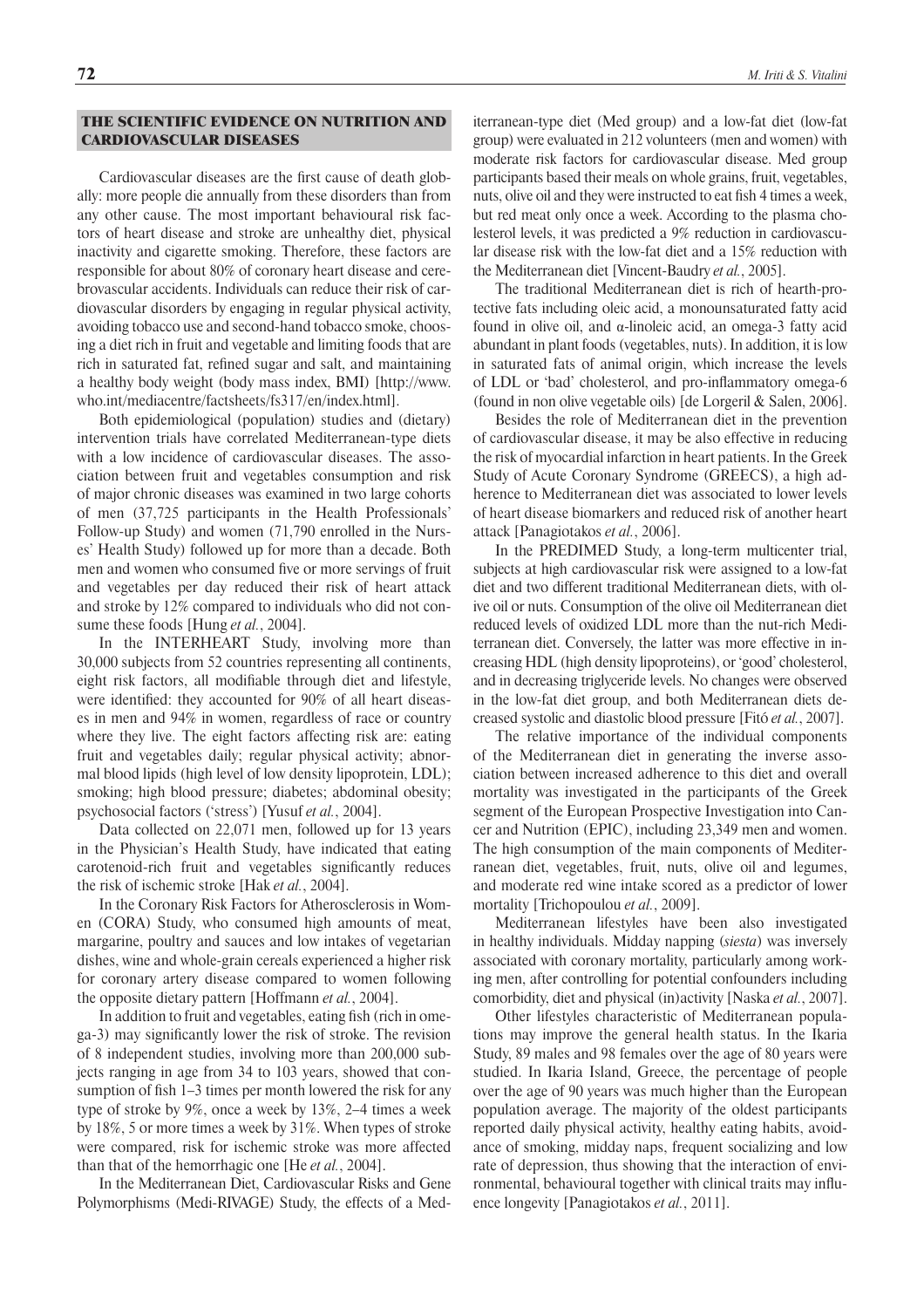## NON-NUTRIENT CONSTITUENTS OF MEDITER-RANEAN FOODS RELEVANT TO HEALTH: FOCUS ON POLYPHENOLS

The health-promoting effects ascribed to traditional Mediterranean foods are attributed, at least in part, to some of their bioactive phytochemicals (or nutraceuticals), besides their content of healthy fats, as previously stated. In general, the former are secondary metabolites involved in the plant- -ecosystem interaction, exerting a plethora of ecological roles such as defense against pathogens and phytophagy, attraction of pollinators, repelling of noxious arthropods, allelopathic effects against competing plants, shading from high light irradiance and UV radiation, detoxification from pollutant exposure and so on [Iriti & Faoro, 2009]. In food plants, some phytochemicals are considered as non-nutrient constituents relevant to human health. In particular, polyphenols have been extensively studied in the last decades in a myriad of preclinical (*i.e. in vitro* and in animal) studies. These metabolites, exclusively produced in the Plant Kingdom, arise from the essential aromatic amino acid phenylalanine and are included in the large class of phenylpropanoids. In turn, polyphenols consist of three main groups: flavonoids (including anthocyanins), stilbenes (with resveratrol) and proanthocyanidins (or condensed tannins) (Figure 1) [Iriti & Faoro, 2004].

One of the most investigated biological activity of polyphenols is the antioxidant activity, *i.e.* the capacity of scavenging free radicals and reactive oxygen species by donating electrons and stopping radical chains, thus preventing damages to macromolecules (lipids, proteins, DNA) and cell structures. Pathological conditions mechanistically linked to oxidative stress include inflammation, atherosclerosis and carcinogenesis. Therefore, it is not surprising that foods rich in antioxidants, as well as single food components, may play an essential role in the prevention of cardiovascular diseases, cancer, degenerative neurological disorders such as Parkinson's and Alzheimer's diseases, and premature aging, as extensively reported both on cell and animal models [Scalbert *et al.*, 2005; Afaq & Katyar, 2011; Lin, 2011; Mendoza & Burd, 2011; Visioli & Davalos, 2011].

With regard to cardioprotection, polyphenols exert many pharmacological activities both in *in vitro* and in animal models. These compounds improve endothelial function stimulating vasorelaxation due to the release of nitric oxide by the endothelial nitric oxide synthase, and reducing the synthesis of endothelin, a potent vasoconstrictor, by the vascular endothelium [Corder *et al.*, 2001; Wallerath *et al.*, 2002; Perez-Vizcaino *et al.*, 2006]. As antioxidant and anti-inflammatory molecules (the powerful cyclooxygenase-inhibitory compound salicylic acid is a phenolic compound), polyphenols block the inflammatory cascade leading to the synthesis of pro-inflammatory mediators (eicosanoids and cytokines), and modify the activity of redox-sensitive transcription factors (as nuclear factor κB) [Martinez & Moreno, 2000; Zern *et al.*, 2005; Csiszar *et al.*, 2006]. Furthermore, they prevent the oxidation of LDL and the uptake of oxidized LDL by macrophages, thus blocking the progression of these immune cells to foam cells and the deposition of fatty steaks in the subendothelial space (the site of atheromatous lesions) [Stein *et al.*,



FIGURE 1. Dietary polyphenols include three main groups: flavonoids such as catechin (1) and malvidin (an anthocyanidin) (3); stilbenes with resveratrol (2) as lead compound; and proanthocyanidins (4), oligo- and polymeric derivatives of flavonoid/catechin units (1).

1999]. The inhibition of platelet (re)activity (adhesion and aggregation) and the improvement of fibrinolysis are responsible for the antithrombotic activity of polyphenols [Abou-Agag *et al.*, 2001; Shanmuganayagam *et al.*, 2002]. The inhibition of abnormal vascular smooth muscle cell proliferation and migration, in the arterial intima, plays another important role in the prevention of atherosclerosis [Araim *et al.*, 2002].

Recent experimental data have demonstrated that polyphenols can exert their cardioprotective effects *via* the activation of several powerful prosurvival cellular pathways. These involve metabolic intermediates, microRNAs, sirtuins and mediators involved in the recently described reperfusion injury salvage kinases (RISK) and survivor activating factor enhancement (SAFE) pathways [Lecour & Lamont, 2011].

Because polyphenols are recognised as xenobiotics by human organism, to produce beneficial effects they must be absorbed, after oral ingestion, before reaching target tissues and organs by the blood stream [Yang *et al*., 2008; Requena *et al.*, 2010]. As briefly introduced, biological activity has been demonstrated for some polyphenols in many experimental systems, though the effective concentrations *in vitro* (sub- to low-micromolar levels) are at least one order of magnitude higher than those normally measured in human plasma (tens to hundreds of nanomolar) [Manach *et al*., 2005]. To reach effective concentrations at their sites of action, ingested polyphenols must overcome a number of barriers represented by the gastrointestinal tract [Scheepens *et al*., 2010]. In general, the bioavailability of dietary polyphenols is limited not only by their physicochemical properties, but also because of active efflux or biotransformation by phase I and phase II enzymes, including the first-pass hepatic metabolism, and gut microbiota [Yang *et al*., 2008; Requena *et al*., 2010]. In particular, colon is an active site for polyphenol metabolism, and it has been estimated that 90–95% of dietary polyphenols are not absorbed in the small intestine, but accumulated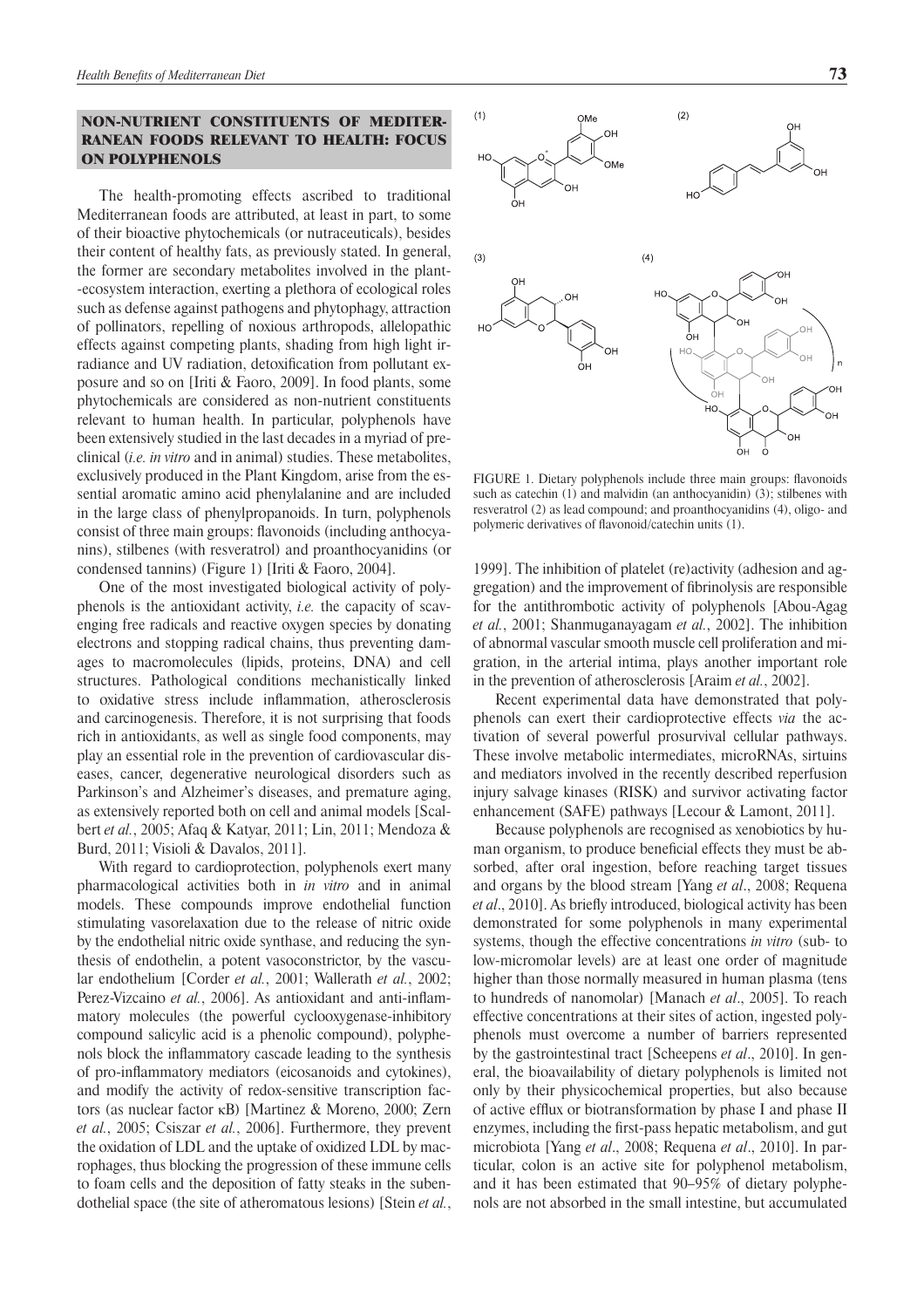and metabolized in this tract [Clifford, 2004]. Therefore, in view of the poor bioavailability of these phytochemicals, the mechanisms behind their healthy properties suggested by epidemiological studies are still not clear.

### A NEW HYPOTHESIS: MELATONIN AS A BIOAC-TIVE CONSTITUENT OF MEDITERRANEAN DIET

Though polyphenols represent the archetype of the health-promoting effects of Mediterranean diet, many other bioactive phytochemicals contribute to improve these benefits. The (food) chemistry of Mediterranean diet is quite complex. Besides these metabolites, Mediterranean foods are rich in carotenoids, phytosterols, aromatic volatile isoprenoids, glucosinolates mainly in Brassicaceae (cauliflower, broccoli, cabbage) and sulfides in edible Liliaceae (onion, garlic, leek) (Figure 2) [Schreiner, 2005]. Recently, it has been suggested that (dietary) melatonin may add a new element in this scenario (Table 1) [Iriti *et al.*, 2010].



FIGURE 2. Phytochemicals occurring in Mediterranean foods different from polyphenols: lycopene (a tetraterpenic isoprenoid) (1) is the red carotenoid pigment of ripen tomato and a powerful antioxidant and anticancer agent; limonene (2) is a volatile monoterpenic isoprenoid responsible for the aroma of many Mediterranean commodities; stigmasterol (a triterpenic isoprenoid) (3) is a cholesterol-lowering phytosterol; glucobrassicin (4) is an antitumoral glucosinolate present in Brassicaceae  $(cabbage, caulf lower, broccoli);$  and diallyl disulfide  $(5)$  is an organosulfur compound found in plants of the genus *Allium* (garlic, onion).

TABLE 1. Occurrence of melatonin in some Mediterranean foods.



1 Vitalini *et al.* [2011b].

This indoleamine was long thought to be a neurohormone found exclusively in vertebrates, until its relatively recent detection in bacteria, protozoans, plants including algae, fungi and invertebrates [Hardeland & Poeggeler, 2003]. In humans, in addition to its neurohormonal and physiological functions (such as the regulation of the sleep-wake cycle), this molecule exerts a powerful antioxidant activity with oncostatic properties [Reiter *et al.*, 2009]. Melatonin has been recently reported in important Mediterranean commodities including grape, wine, beer, olive oil and tomato (Table 1) [de la Puerta *et al*., 2008; Iriti *et al.*, 2010; Vitalini *et al*., 2011a]. Interestingly, in animals and humans, an efficient uptake and bioavailability of melatonin from food sources has been demonstrated and, therefore, the intake of foodstuffs containing this indoleamine may contribute to increase its circulating levels [Reiter *et al.*, 2005; Maldonado *et al.*, 2009; Garrido *et al.*, 2010].

## **CONCLUSIONS**

At the end of this short survey, we can argue that Mediterranean diet can really improve the life expectancy and promote a healthy aging by reducing the burden of the main chronic degenerative diseases. These effects arise, at least in part, from some bioactive constituents present in traditional Mediterranean foods, whose effects may be further potentiated by (Mediterranean) non-dietary healthy lifestyles.

The Mediterranean diet is a unique lifestyle ('diet' derives from the Greek word *díaita*, lifestyle) determined by the climate and the history, a system rooted in the respect for territory which ensures the conservation of traditional knowledge. The Mediterranean diet is today a heritage, a complex social practice based on crop cultivation, harvesting, fishery, food preparation, processing, conservation and consumption, which, in the Mediterranean, means eating together around the same table: 'we do not sit at table to eat, but to eat together' (Plutarch) (UNESCO nomination file n. 00394).

#### **REFERENCES**

- 1. Abou-Agag L.H., Aikens M.L., Tabengwa E.M., Benza R.L., Shows S.R., Grenett H.E., Booyse F.M., Polyphenolics increase t-PA and u-PA gene transcription in cultured human endothelial cells. Alcohol. Clin. Exp. Res., 2001, 25, 155–162.
- 2. Afaq F., Katiyar S.K., Polyphenols: skin photoprotection and inhibition of photocarcinogenesis. Mini-Rev. Med. Chem., 2011, 11, 1200–1215.
- 3. Araim O., Ballantyne J., Waterhouse A.L., Sumpio B.E., Inhibition of vascular smooth muscle cell proliferation with red wine and red wine polyphenols. J. Vasc. Surg., 2002, 35, 1226–1232.
- 4. Corder R., Douthwaite J.A., Lees D.M., Khan N.Q., Viseu Dos Santos A.C., Wood E.G., Carrier M.J., Endothelin-1 synthesis reduced by red wine. Nature, 2001, 414, 863–864.
- 5. Csiszar A., Smith K., Labinsky N., Orosz Z., Rivera A., Ungvari Z., Resveratrol attenuates TNF-alpha-induced activation of coronary arterial endothelial cells: role of NF-kappaB inhibition. Am. J. Physiol-Heart C., 2006, 291, H1694-H1699.
- 6. Clifford M.N., Diet-derived phenols in plasma and tissues and their implication for health. Planta Med., 2004, 70, 1103–1114.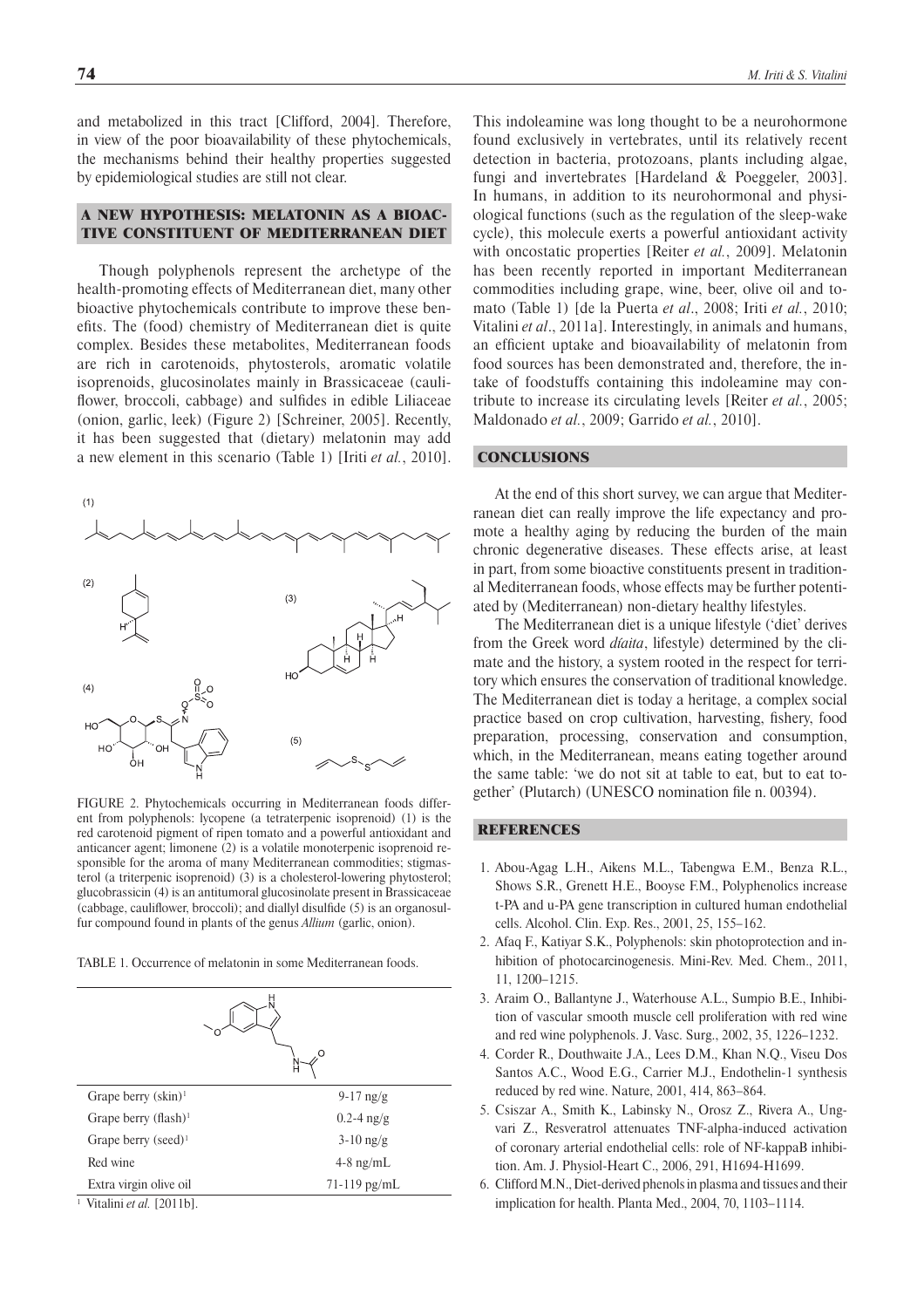- 7. de la Puerta C., Carrascosa-Salmoral M.P., García-Luna P.P., Lardone P.J., Herrera J.L., Fernández-Montesinos R., Guerrero J.M., Pozo D., Melatonin is a phytochemical in olive oil. Food Chem., 2007, 104, 609–612.
- 8. de Lorgeril M., Salen P., The Mediterranean-style diet for the prevention of cardiovascular diseases. *Public Health Nutr.*, 2006, 9, 118–123.
- 9. Fitó M., Guxens M., Corella D., Sáez G., Estruch R., de la Torre R., Francés F., Cabezas C., López-Sabater M.C., Marrugat J., Garcia-Arellano A., Aros F., Ruiz-Gutierrez V., Ros E., Salas-Salvado J., Fiol M., Sola R., Cova M.I., On behalf of the PREDIMED Study Investigators. Effect of a traditional Mediterranean diet on lipoprotein oxidation. A randomized, controlled trial. Arch. Intern. Med., 2007, 167, 1195–1203.
- 10. Garrido M., Paredes S.D., Cubero J., Lozano M., Toribio-Delgado A.F., Muñoz J.L., Reiter R.J., Barriga C., Rodríguez A.B., Jerte Valley cherry-enriched diets improve nocturnal rest and increase 6-sulfatoxymelatonin and total antioxidant capacity in the urine of middle-aged and elderly humans. J. Gerontol. Biol. Sci., 2010, 65A, 909–914.
- 11. Grigg D., Olive oil, the Mediterranean and the world. GeoJournal, 2001, 53, 163–172.
- 12. Hak A.E., Ma J., Powell C.B., Campos H., Gaziano J.M., Willet W.C., Stampfer M.J., Prospective study of plasma carotenoids and tocopherols in relation to risk of ischemic stroke. Stroke, 2004, 35, 1584–1588.
- 13. Hardeland R., Poeggeler B., Non-vertebrate melatonin. J. Pineal Res., 2003, 34, 233–241.
- 14. He K., Song Y., Daviglus M.L., Liu K., Van Horn L., Dyer A.R., Goldbourt U., Greenland P., Fish consumption and incidence of stroke: a meta-analysis of cohort studies. Stroke, 2004, 35, 1538–1542.
- 15. Hoffmann K., Zyriax B.C., Boeing H., Windler E., A dietary pattern derived to explain biomarker variation is strongly associated with the risk of coronary artery disease. Am. J. Clin. Nutr., 2004, 80, 633–640.
- 16. Hung H.C., Joshipura K.J., Jiang R., Hu F.B., Hunter D., Smith- -Warner S.A., Colditz G.A., Rosner B., Spiegelman D., Willet W.C., Fruit and vegetable intake and risk of major chronic disease. J. Nat. Cancer Inst., 2004, 96, 1577–1584.
- 17. Iriti M., Faoro F., Plant defense & human nutrition: phenylpropanoids on the menu. Curr. Top. Nutraceutical Res., 2004, 2, 47–65.
- 18. Iriti M., Faoro F., Chemical diversity and defence metabolism: how plants cope with pathogens and ozone pollution. Int. J. Mol. Sci., 2009, 10, 3371–3399.
- 19. Iriti M., Varoni E.M., Vitalini S., Melatonin in traditional Mediterranean diets. J. Pineal Res., 2010, 49, 101–105.
- 20. Keys A., Seven Countries: a Multivariate Analysis of Death and Coronary Heart Disease. 1980, University of Harvard Press, Cambridge.
- 21. Lecour S., Lamont K.T., Natural polyphenols and cardioprotection. Mini-Rev. Med. Chem., 2011, 11, 1191–1199.
- 22. Lin B., Polyphenols and neuroprotection against ischemia and neurodegeneration. Mini-Rev. Med. Chem., 2011, 11, 1222–1238.
- 23. Maldonado M.D., Moreno H., Calvo J.R., Melatonin present in beer contributes to increase the levels of melatonin and antioxidant capacity of the human serum. Clin. Nutr., 2009, 28, 188–191.
- 24. Manach C., Williamson G., Morand C. Scalbert A, Remesy C., Bioavailability and bioefficacy of polyphenols in humans. I. Review of 97 bioavailability studies. Am. J. Clin. Nutr., 2005, 81, 230S-242S.
- 25. Martinez J., Moreno J.J., Effect of resveratrol, a natural polyphenolic compound, on reactive oxygen species and prostaglandin production. Biochem. Pharmacol., 2000, 59, 865–870.
- 26. McGovern P.E., Ancient Wine: the Search for the Origins of Viniculture. 2003, University of Princeton Press, Princeton.
- 27. Mendoza E.E., Burd R., Quercetin as a systemic chemopreventative agent: structural and functional mechanisms. Mini-Rev. Med. Chem., 2011, 11, 1216–1221.
- 28. Naska A., Oikonomou E., Trichopoulou A., Psaltopoulou T., Trichopoulos D., Siesta in healthy adults and coronary mortality in the general population. Arch. Intern. Med., 2007, 167, 296–301.
- 29. Panagiotakos D.B., Arapi S., Pitsavos C., Antonoulas A., Mantas Y., Zombolos S., Stefanadis C., The relationship between adherence to the Mediterranean diet and the severity and shortterm prognosis of acute coronary syndromes (ACS): The Greek Study of ACS (The GREECS). Nutrition, 2006, 22, 722–730.
- 30. Panagiotakos D.B., Chrysochou C., Sianos G., Zisimos K., Skoumas J., Pitsavos C., Stefanadis C., Sociodemographic and lifestyle statistics of oldest old people (>80 years) living in Ikaria Island: the Ikaria Study. Cardiol. Res. Pract., 2011, doi:10.4061/2011/679187.
- 31. Perez-Vizcaino F., Duarte J., Andriantsitohaina R., Endothelial function and cardiovascular disease: effects of quercetin and wine polyphenols. Free Radical Res., 2006, 40, 1054–1065.
- 32. Reiter R.J., Manchester L.C., Tan D.-X., Melatonin in walnuts: influence on levels of melatonin and total antoxidant capacity of blood. Nutrition, 2005, 21, 920–924.
- 33. Reiter R.J., Paredes S.D., Manchester L.C., Tan D.-X., Reducing oxidative/nitrosative stress: a newly-discovered genre for melatonin. Crit. Rev. Biochem. Mol. Biol., 2009, 44, 125–200.
- 34. Requena T., Monagas M., Pozo-Bayón M.A., Martín-Álvarez P.J., Bartolomé B., del Campo R., Ávila M., Martínez-Cuesta M.C., Peláez C., Moreno-Arribas M.V., Perspectives of the potential implications of wine polyphenols on human oral and gut microbiota. Trends Food Sci. Techn., 2010, 21, 332–344.
- 35. Scalbert A., Manach C., Morand C., Remesy C., Jimenez L., Dietary polyphenols and the prevention of diseases. Crit. Rev. Food Sci. Nutr., 2005, 45, 287–306.
- 36. Scheepens A., Tan K., Paxton J.W., Improving the oral bioavailability of beneficial polyphenols through designed synergies. Genes Nutr., 2010, 5, 75–87.
- 37. Schreiner M., Vegetable crop management strategies to increase the quantity of phytochemicals. Eur. J. Nutr., 2005, 44, 85–94.
- 38. Shanmuganayagam D., Beahm M.R., Osman H.E., Krueger G.G., Reed J.D., Folts J.D., Grape seed and grape skin extracts elicit a greater anti-platelet effect when used in combination than when used individually in dogs and humans. J. Nutr., 2002, 132, 3592– –3598.
- 39. Stein J.H., Keevil J.G., Wiebe D.A., Aeschlimann S., Folts J.D., Purple grape juice improves endothelial function and reduces the susceptibility of LDL cholesterol to oxidation in patients with coronary artery disease. Circulation, 1999, 100, 1050–1055.
- 40. Trichopoulou A., Bamia C., Trichopoulos D., Anatomy of health effects of the Mediterranean diet: Greek EPIC prospective cohort study. Brit. Med. J., 2009, 338, b2337.